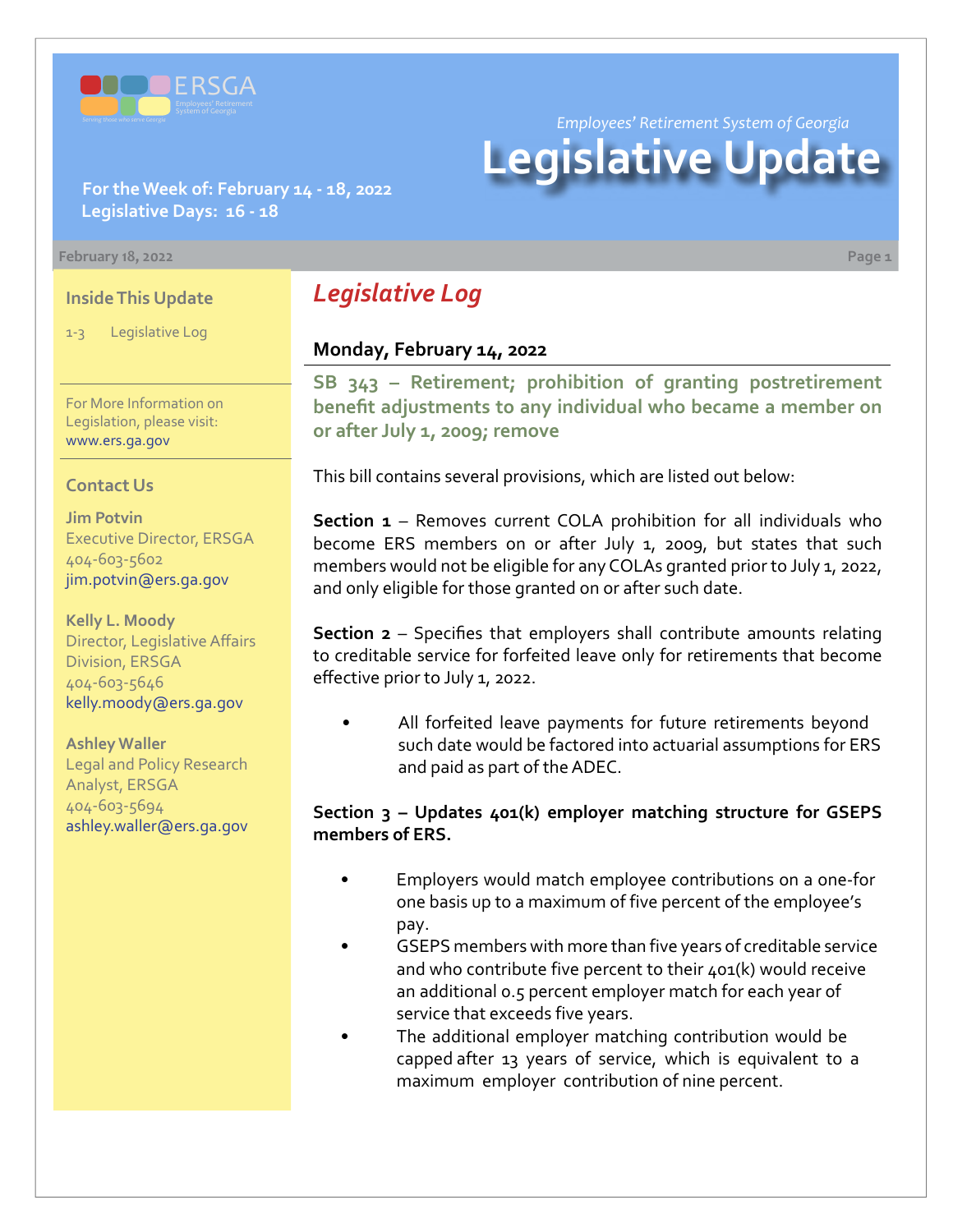# *Legislative Log (continued)*

**Section 4** – Removes current COLA prohibition for all individuals who become LRS members on or after July 1, 2009, but states that such members would not be eligible for any COLAs granted prior to July 1, 2022, and only eligible for those granted on or after such date.

**Section 5** – Removes current COLA prohibition for all individuals who become JRS members on or after July 1, 2009, but states that such members would not be eligible for any COLAs granted prior to July 1, 2022, and only eligible for those granted on or after such date.

#### **SB 343 was assigned to the House Retirement Committee.**

### **Tuesday, February 15, 2022**

**[HB 925](https://www.legis.ga.gov/legislation/61161) – [Georgia Judicial Retirement System; prohibition of granting postretirement benefit](https://www.legis.ga.gov/legislation/61161)  adjustments to any individual who became a member on or after July 1, 2009; remove**

Currently, all individuals who became members of the Judicial Retirement System (JRS) on or after July 1, 2009 are not eligible to receive post-retirement benefit adjustments.

This bill would remove that prohibition so that for such members they would be eligible to receive any postretirement benefit adjustment granted on or after July 1, 2022.

#### **HB 925 received a DO PASS from the House Retirement Committee.**

## **[HB 1288 – State Employees' Assurance Department; assignment of certain group term life](https://www.legis.ga.gov/legislation/61906)  insurance benefits; provide**

This bill allows beneficiaries of group term life insurance members of ERS, JRS and LRS to assign life insurance benefits to a person licensed by the State Board of Funeral Service to practice embalming or funeral directing in order to pay for the cost of funeral service of the deceased member.

Assignments authorized by this Code section must be in writing on a form provided by ERS, JRS, or LRS and must be attached to a notarized copy of the contract between the beneficiary and licensed funeral director or embalmer. SEAD is then required to pay any sum assigned in the method and manner provided for in the funeral service contract, but only to the extent such terms are carried out in competition.

#### **HB 1288 was debated during the Life and Health Insurance Subcommittee, but no action was taken.**